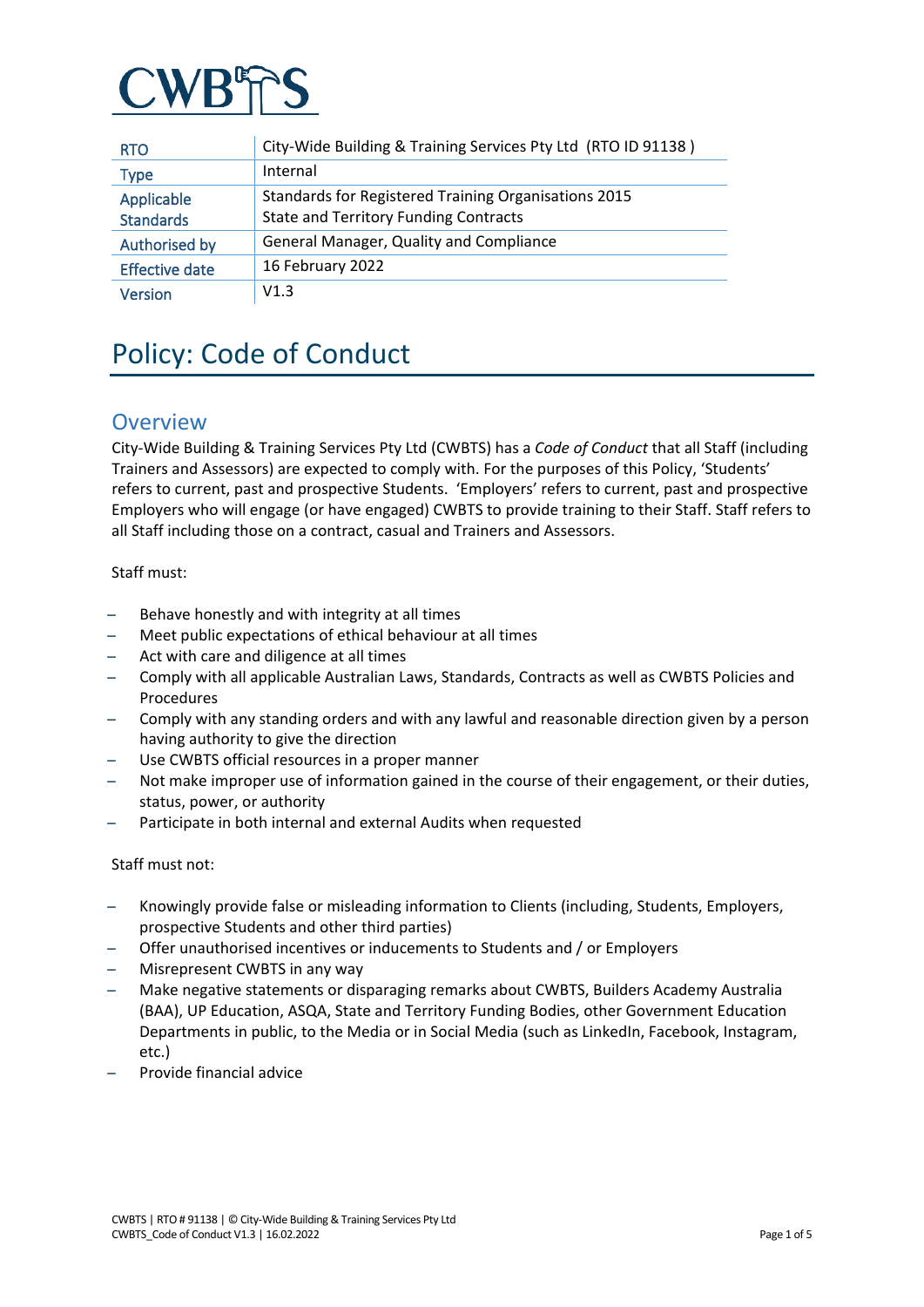

# Ethical Standards

The conduct of all CWBTS Staff has a direct influence upon our reputation. It is vital that the conduct of each employee is at all times to the highest standard. All Staff must adhere to fundamental ethical practices and principles.

Staff must avoid the following situations where possible:

- ̶ Holding a substantial financial interest in any company with whom we have business dealings (e.g., Competitors, Suppliers and Clients).
- ̶ The acceptance by a representative from any party or supplier of services, either directly or indirectly, of cash payments (other than reimbursements for reasonable out-of -pocket expenses), services, loans (except from banks or other financial institutions) or discounts (except those offered to all Staff of the company).
- ̶ Accepting any gifts of monetary value or of an expensive nature (over \$250 in non-monetary value) from any business party involved with CWBTS, Builders Academy Australia (BAA), UP Education, over the course of the business relationship.

Problems arising through these situations can usually be avoided by conducting any business transactions in an ethical and honest manner. If you are in a situation, which you believe that you may have a conflict of interest, it is necessary to discuss the matter immediately with your CWBTS Manager.

#### Incentives and Inducements

CWBTS Staff – regardless of their role – are strictly prohibited from offering incentives or inducements to:

- 1. Induce prospective Students into enrolling
- 2. Encourage Employers to enrol their Staff into courses with us
- 3. Incentivise Students to complete assessments or attend classes
- 4. Encourage Staff and third parties to enrol Students that would not otherwise enrol
- 5. Influence the outcome of internal or external Student or Employer surveys
- 6. Influence the outcomes of Trainer and Assessor internal or external surveys
- 7. Other purposes not listed above

Incentives and inducements include, but are not limited to, offers of:

- 1. Cash
- 2. Discounts
- 3. Free or discounted devices and tools (such as Laptops, iPads, Smart Phones, Drills, etc.)
- 4. Free or discounted services
- 5. Employment with CWBTS, BAA, UP Education, their Trainer (where they own their own business) or other related entities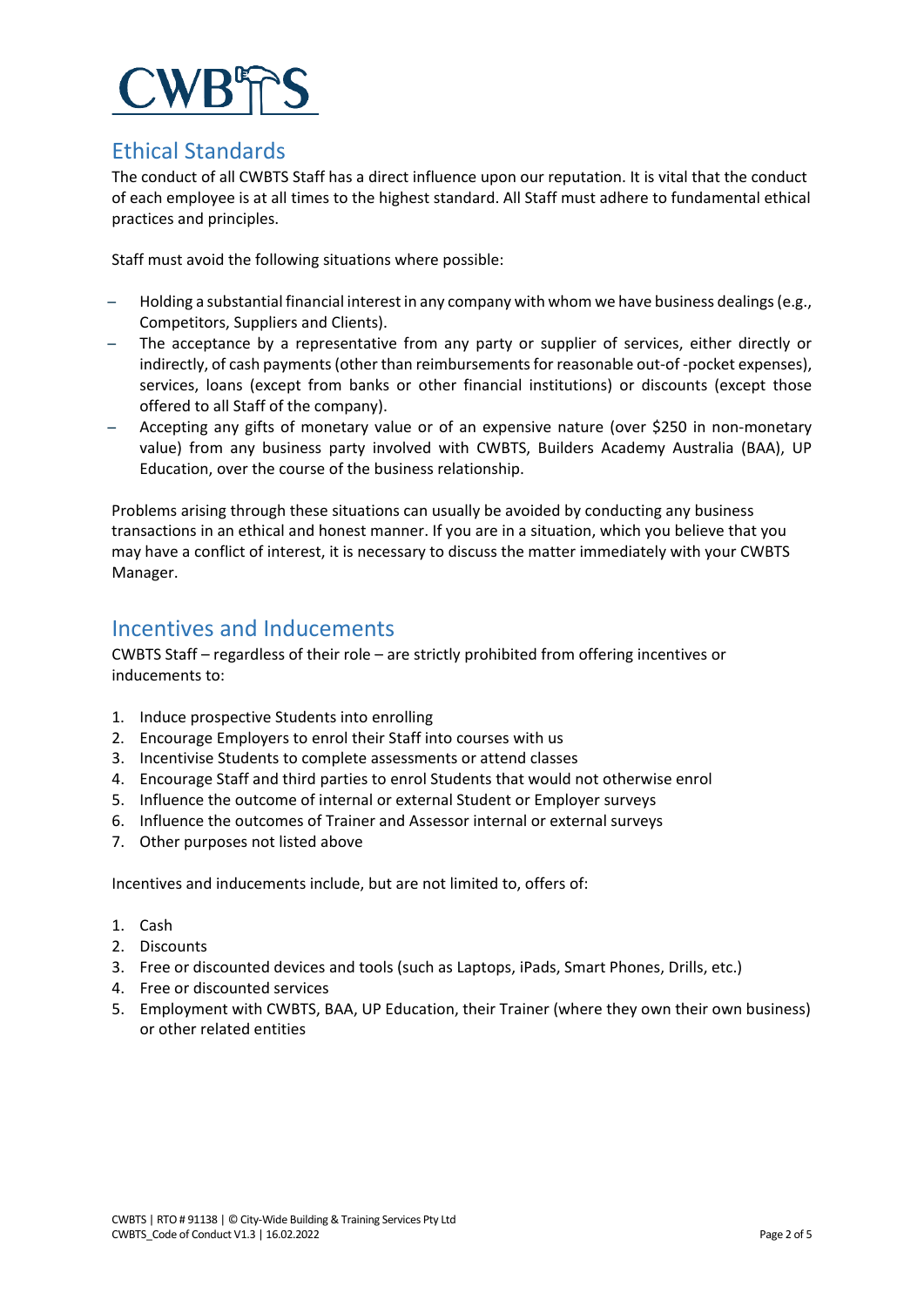

# Australian Apprenticeships Incentives Program (AAIP)

CWBTS Staff will refer all enquiries regarding the AAIP from Students and Employers to an Australian Apprenticeships Support Network (AASN) Provider for accurate and specific client advice.

CWBTS Staff will not provide tax advice regarding AAIP incentives.

Note: From 1 July 2020, the AAIP will be replaced with a new, simplified and streamlined incentives program for Employers of Apprentices and Trainees, the **Incentives for Australian Apprenticeships (IAA).** 

## Financial Advice

CWBTS Staff must not provide Students or Employers with financial advice even if they are qualified Financial Advisors. Any Student or Employer seeking advice, should be referred to their personal or company Financial Advisor.

Financial Advice constitutes:

- ̶ Recommendations about which payment method is best for the Student or Employer where a choice is offered
- ̶ Recommendations about how to repay Government Student Loans
- ̶ Advice or speculation about tax repayments
- ̶ Other advice or recommendations that a person may make a financial decision about

Financial Advice does not constitute:

- ̶ Factual Information (such as tax rates, or loan repayment rates)
- ̶ Information for Funding eligibility or Student Loan eligibility
- ̶ Discussion of available payment options
- ̶ Charges and Fees (including eligibility for Concession charges)
- ̶ Costs of Tuition Fees, Non-Tuition Fees and other associated costs

#### Negative Statements and Disparaging Remarks

Staff must not make any negative statements or disparaging remarks in public about:

- 1. CWBTS, CWBTS Management and Staff
- 2. UP Education and any entity that falls within the group
- 3. Builders Academy Australia (BAA), BAA Management and Staff
- 4. ASQA and other Regulatory bodies
- 5. Key Government Education Departments (including Funding bodies)
- 6. Employers and other Clients associated with CWBTS, UP Education and BAA
- 7. Australian Apprenticeships Support Network (AASN) Providers
- 8. State and Territory Licensing and Registration Bodies applicable to our courses
- 9. Other Bodies as relevant
- 10. To the Media or in Social Media (such as LinkedIn, Facebook, Instagram, etc.)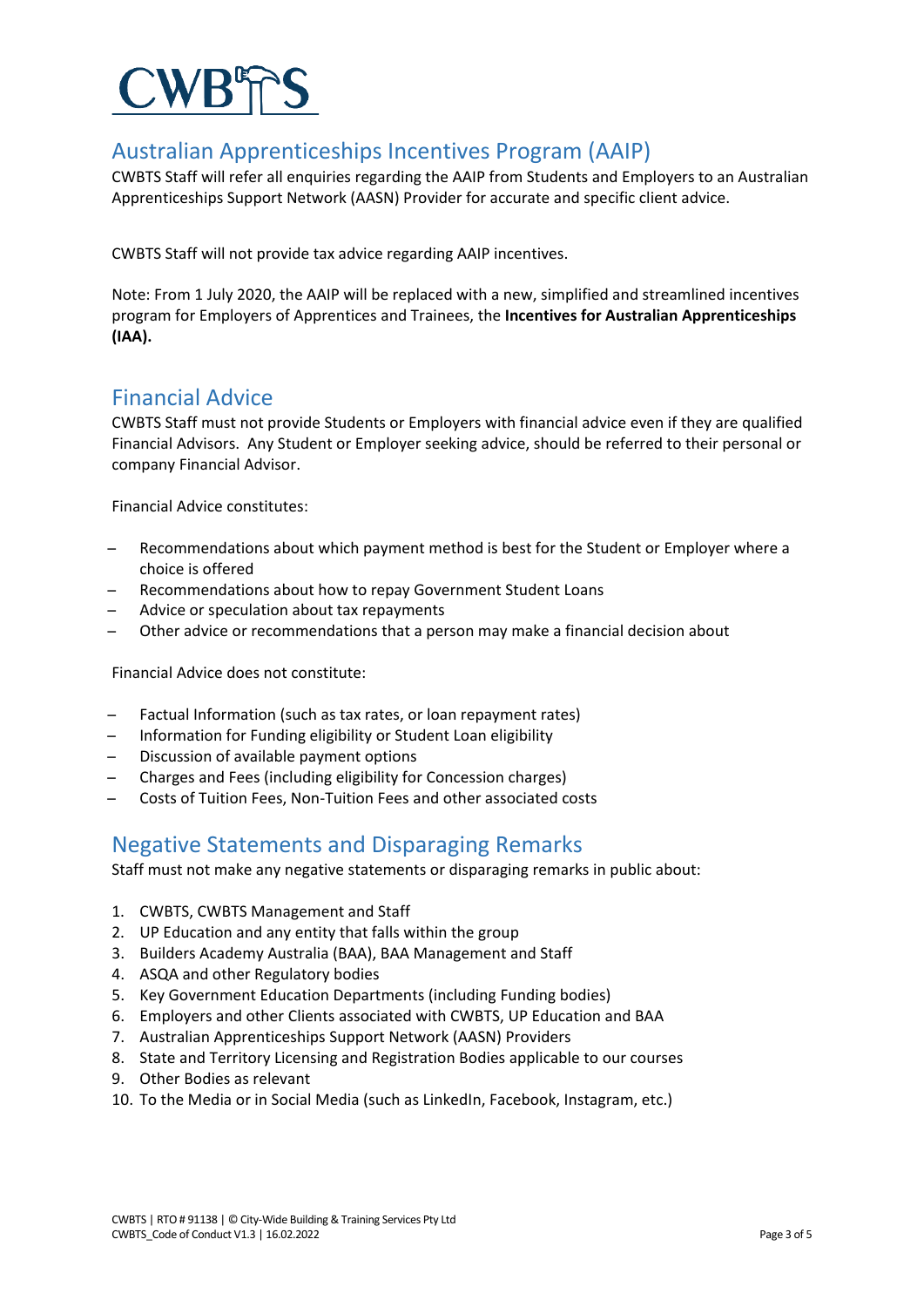

'Public' means:

- 1. In the media (print, radio or television)
- 2. Social media (i.e., Facebook, Instagram, LinkedIn, Google etc.)
- 3. Comments made to competitors, journalists or other unauthorised persons
- 4. Comments made to Students, Employers or other clients of CWBTS

## Anti-Competitive Statements

Staff are prohibited from making any public anti-competitive statements about organisations that provide similar and products and services to CWBTS, BAA or UP Education.

## Specific Requirements in Client Service Provision

CWBTS Staff must provide accurate and timely client advice at all times. A broad range of training and professional development activities are provided to all team members to ensure that they have the knowledge, relevant to their work role, to provide accurate advice. At all times team members should refer enquiries to CWBTS Management if the advice requested is outside their scope of knowledge and/or work role.

CWBTS Staff must meet the following requirements where relevant to their role:

- ̶ Potential forms of conflicts of interest are identified and referred if appropriate to Management
- ̶ The rights of client(s) are protected during and after course services provision
- ̶ Confidentiality is stringently maintained regarding all client information

# Consequences of Breaching this Policy

Any CWBTS representative suspected or found to be engaging in a breach of any of the above activities will be the subject of full internal and/or external investigations and may have their engagement suspended pending investigation. If the misconduct is upheld, this may lead to termination.

Misconduct may result in disciplinary action from a written warning to termination, depending on the severity of the offence. Any disciplinary action will be recorded in Staff files and will be taken into consideration when reviewing opportunities for advancement within the Company.

Below is a list of some violations or events that can result in disciplinary action, but it should not be considered all-inclusive. Management has the discretion to review this list or its interpretation:

- Removing or misplacing CWBTS property or equipment, client records, or company documentation without prior approval
- Failure to observe the principles noted in CWBTS's *Code of Conduct*
- Any violation of a CWBTS policy or procedure
- Falsification or misrepresentation of qualifications or experience
- Destroying or damaging CWBTS's property including any Student or Employer records
- Withholding records belonging to CWBTS this includes enrolment application forms, hard copy attendance sheets and hard copy 'paper based' assessments
- Failure to follow the rules and responsibilities as outlined by CWBTS management
- Non-compliance with HR policies and procedures

CWBTS expects all Staff to follow any Policies and Procedures as outlined. CWBTS's goal is to create a fair and efficient environment for all Staff.